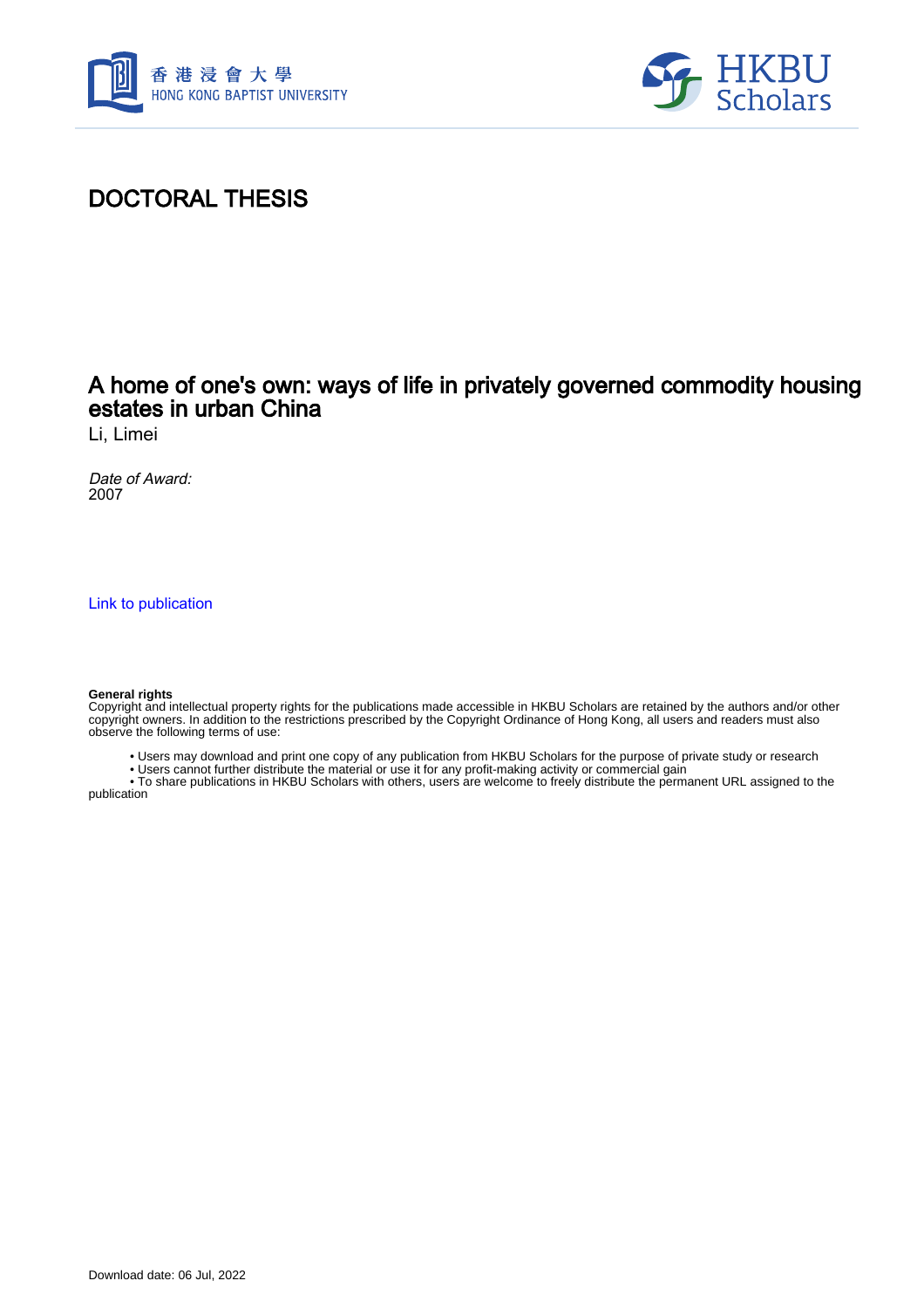# **A Home of One's Own: Ways of Life in Privately Governed Commodity Housing Estates in Urban China**

**LI Limei** 

### **A thesis submitted in partial fulfillment of the requirements**

**for the degree of** 

**Doctor of Philosophy** 

**Principal Supervisor: Prof. LI Si-ming** 

**Hong Kong Baptist University** 

 **June 2007**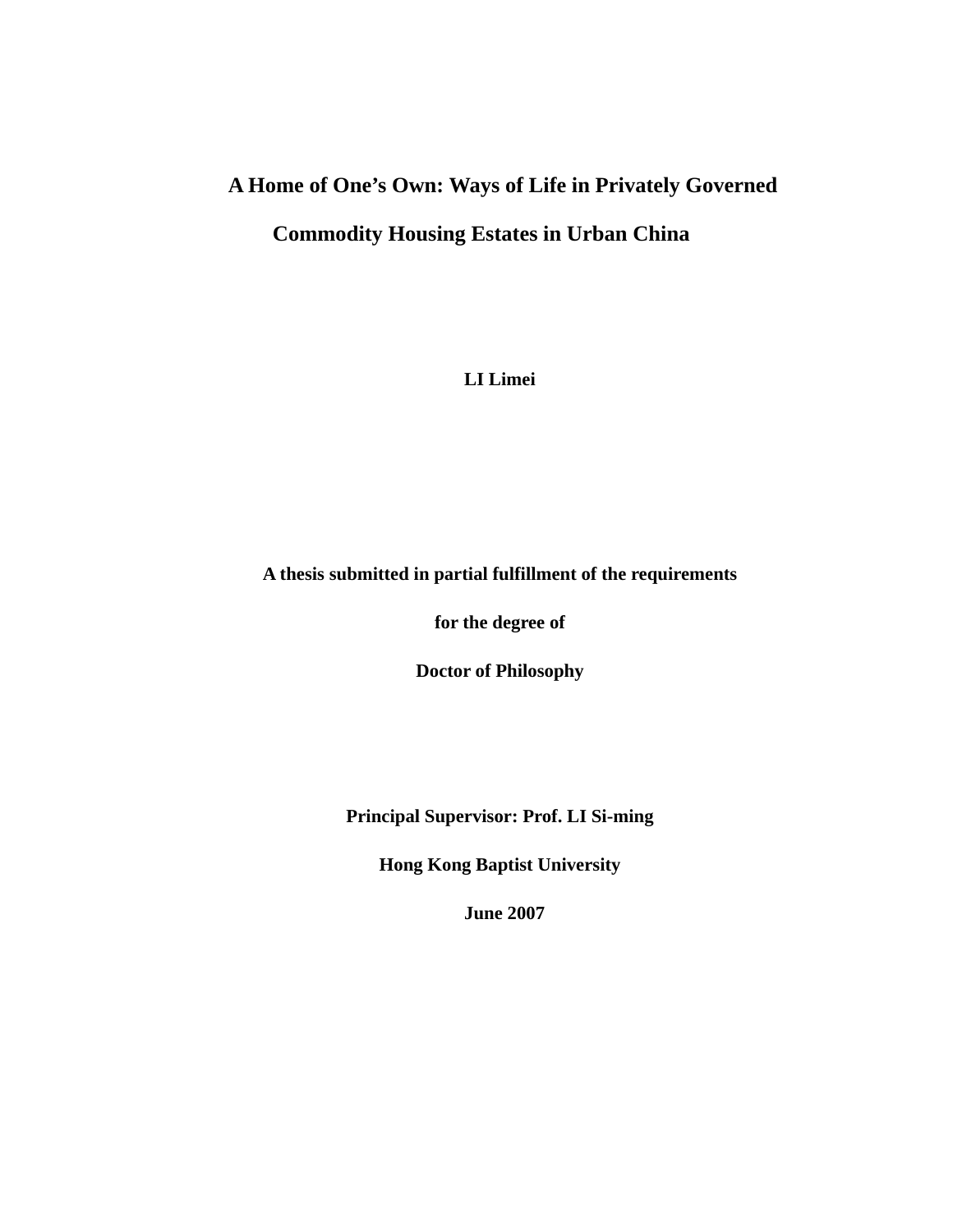#### **ABSTRACT**

In the 1980s the People's Republic of China began to introduce a series of housing reforms to transform the state-subsidized urban housing system into a market-based housing economy. As a result of the construction of commodity housing as well as the selling of public housing to sitting tenants, China claims to be a nation of homeowners. The new homeowners of commodity housing, different from the tenants of public housing, have their vested interests in house purchase and in protecting the quality of life in their new neighborhood and the value of their home.

The thesis, based on a research done between 2004 and 2006, analyzes the construction and its socio-spatial processes of commodity housing estates in a suburban area of Guangzhou, Panyu, and examines the responses of the residents to deal with the life in privately governed commodity housing estates. In my account of the transformation of suburban space and the residents' involvement and reaction to it, I argue that the production, negotiation and governance of the new social space is a highly complex process, influenced by the interaction between the real estate business actors, different levels of government and the residents. The residents are exercising autonomy and agency, in their quest to attain status positions and rights of "homeowners" through dealing with the developer and the property management company without the patronage of the *danwei* and the state.

The neighborhood-based virtual communities have emerged to become an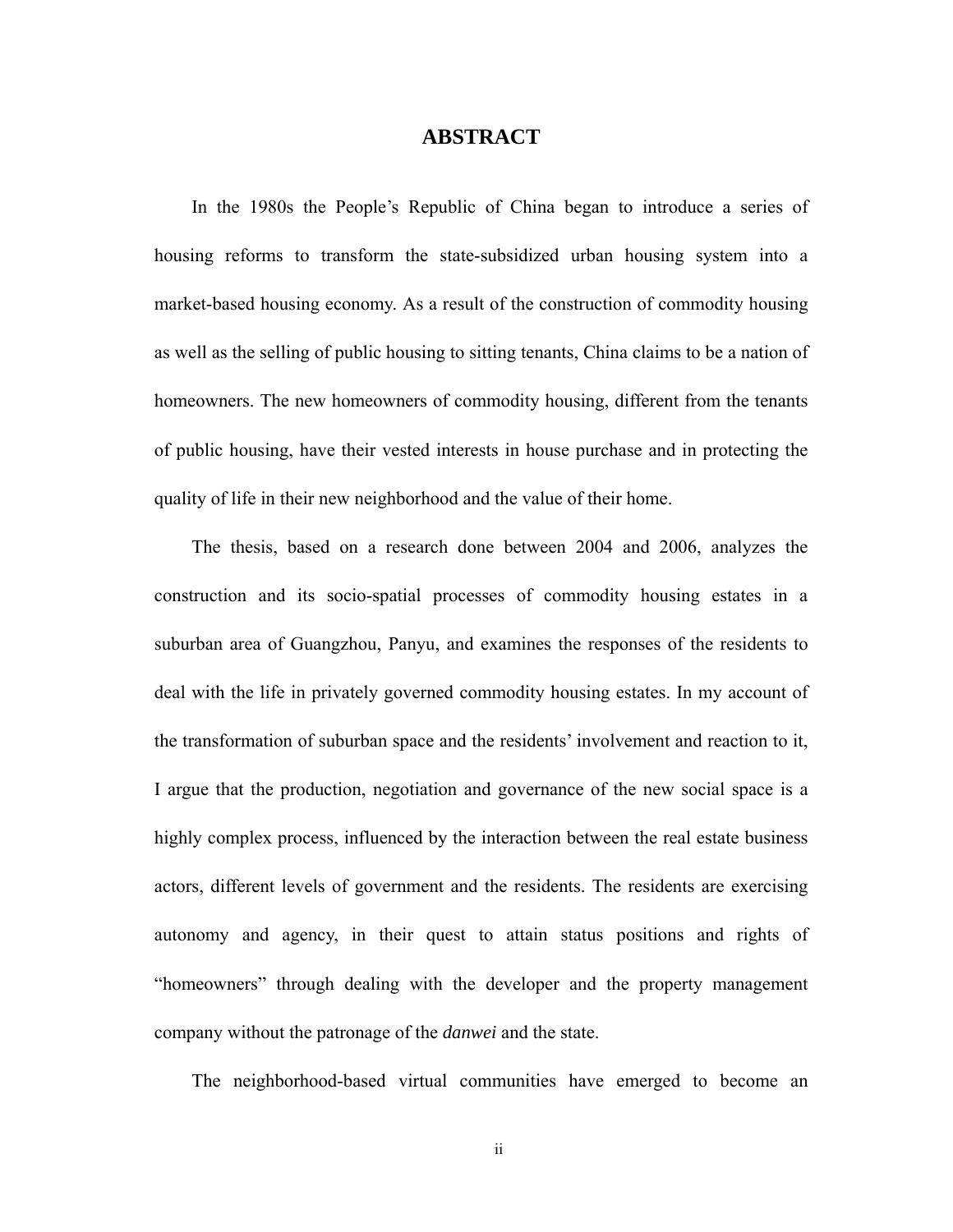important tool utilized by Chinese urban residents in commodity housing consumption and management in the bewildered market setting in which the developers and the State continue to manipulate rules and regulations to their own advantage. The neighborhood-based virtual communities have been deployed to serve clear, demonstrated needs — information exchange, collective action organization and enhancement of sense of community — thereby improving their positions. Based on a household survey data the thesis tests a hypothesis that living in a housing estate with a neighborhood-based virtual community facilitates community participation. The results of logistic regression analysis suggest that wired status is the most important variable to predict the probability of establishing homeowners' association in a commodity housing estate, indicating the enhancement of community involvement. The neighborhood-based virtual communities have indeed improved the strength of individual homeowners by extending the public sphere and enriching the repertoires of collective action, which signal that civil society is on the rise in urban China.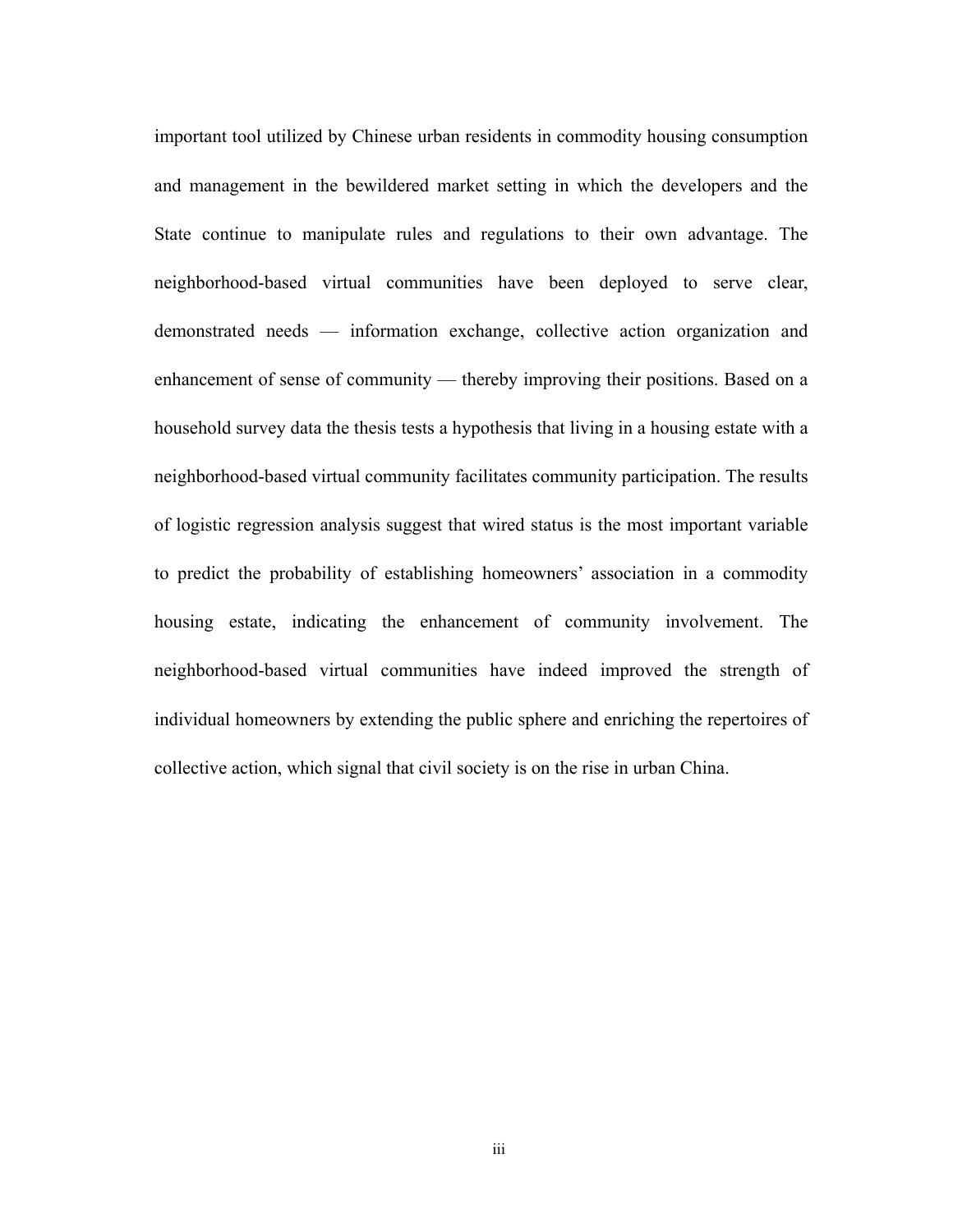# **TABLE OF CONTENTS**

| 1.4 THE INTERNET AND THE COMMODITY HOUSING ESTATES 16                        |
|------------------------------------------------------------------------------|
| 1.5 COMMODITY HOUSING ESTATE: A NEW CONTESTED GROUND 19                      |
| Chapter 2 Welcome to the suburban residential enclaves 28                    |
|                                                                              |
| 2.1.1 Location and transportation: adjacent but not too close, separated but |
|                                                                              |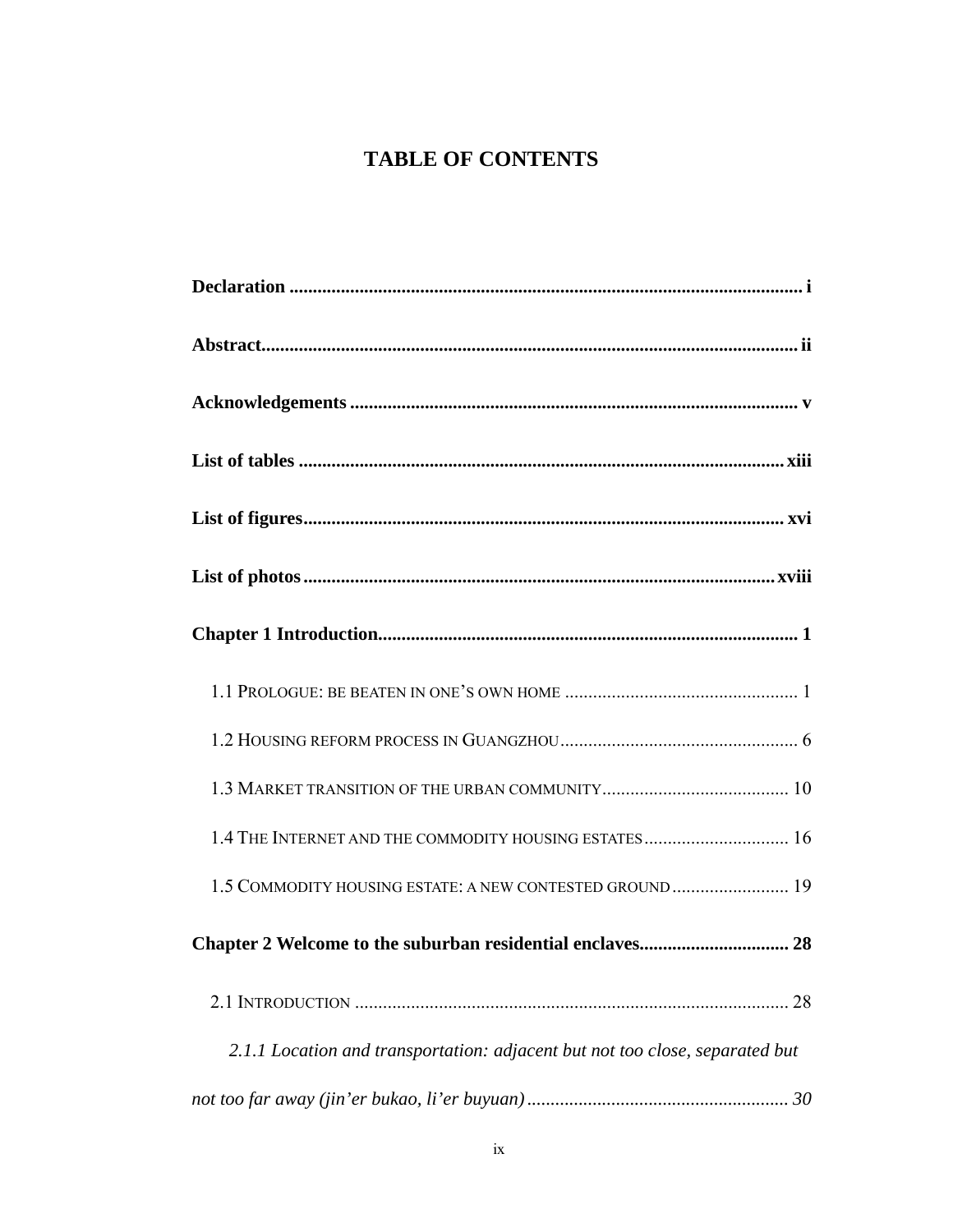| 2.1.2 Jurisdiction adjustments: interests gambling and power            |  |
|-------------------------------------------------------------------------|--|
|                                                                         |  |
| 2.1.3 Landscape transformation: massive land leasing and real estate    |  |
|                                                                         |  |
|                                                                         |  |
|                                                                         |  |
|                                                                         |  |
|                                                                         |  |
|                                                                         |  |
|                                                                         |  |
|                                                                         |  |
| 2.4 CONCLUSION: THE EMERGENCE OF SUBURBAN RESIDENTIAL ENCLAVES  62      |  |
|                                                                         |  |
|                                                                         |  |
|                                                                         |  |
|                                                                         |  |
| 3.2.2 Children access to education: the unbearable heaviness of life 80 |  |
|                                                                         |  |
|                                                                         |  |
|                                                                         |  |

#### x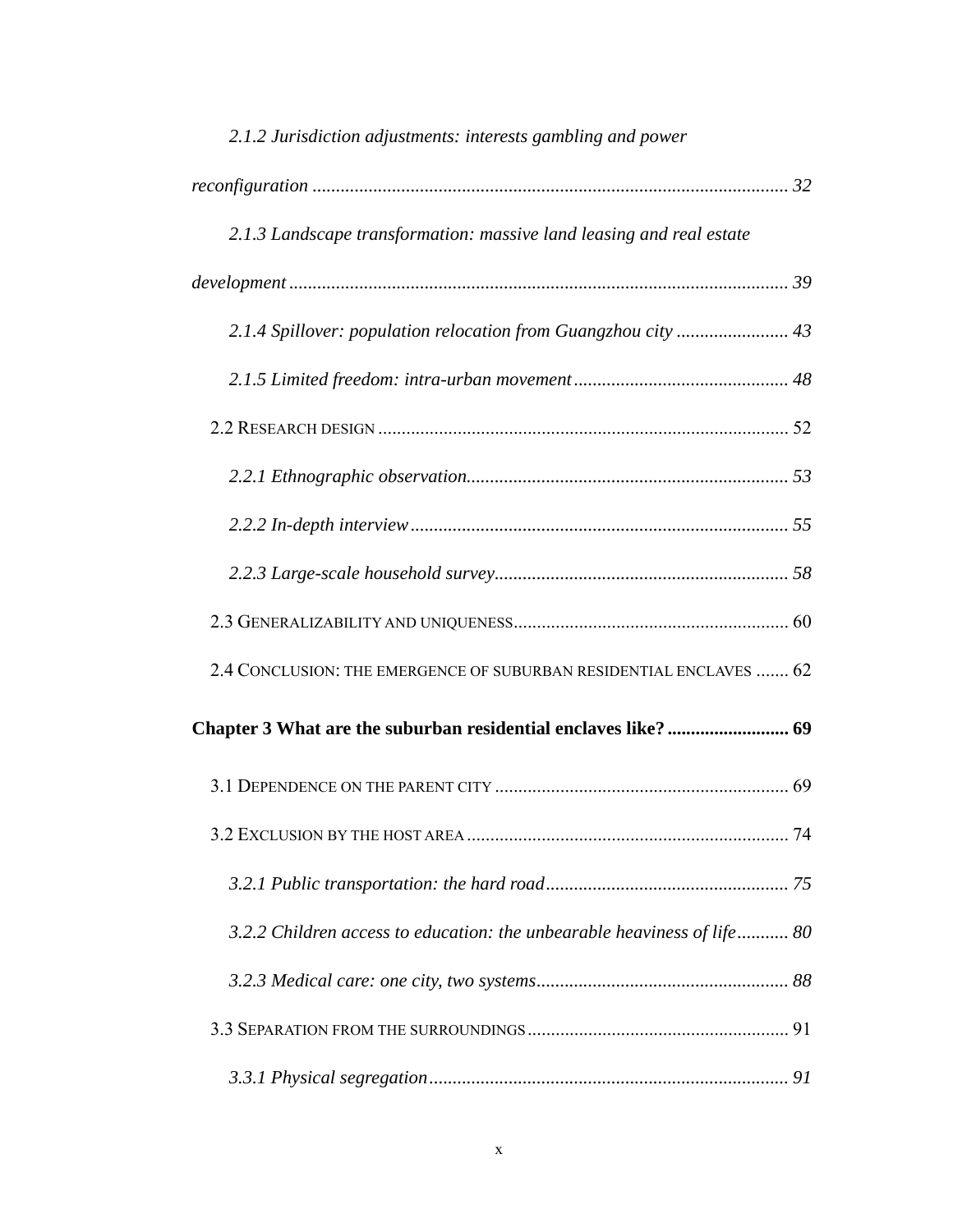| Chapter 4 Unity is strength: the emergence of neighborhood-based virtual    |  |
|-----------------------------------------------------------------------------|--|
|                                                                             |  |
| 4.1 THE ESTABLISHMENT AND MANAGEMENT OF NEIGHBORHOOD-BASED VIRTUAL          |  |
|                                                                             |  |
| 4.2 CHOOSING THE NEW HOME: INFORMATION EXCHANGE 137                         |  |
| 4.3 GRIEVING FOR THE RIGHTS VIOLATION: COLLECTIVE ACTION  141               |  |
| 4.4 IN SEARCH OF THE COMMUNITY: GEMEINSCHAFT RETURN? 149                    |  |
|                                                                             |  |
| Chapter 5 Wired homeowners, community participation and civil society . 164 |  |
| 5.1 THE USE OF NEIGHBORHOOD-BASED VIRTUAL COMMUNITIES  168                  |  |
| 5.2 REGRESSION ANALYSIS OF WIRED STATUS AND COMMUNITY PARTICIPATION 177     |  |
|                                                                             |  |
|                                                                             |  |
| 5.3 CONCLUSION: WIRED HOMEOWNERS, COMMUNITY PARTICIPATION AND CIVIL         |  |
|                                                                             |  |
|                                                                             |  |
|                                                                             |  |